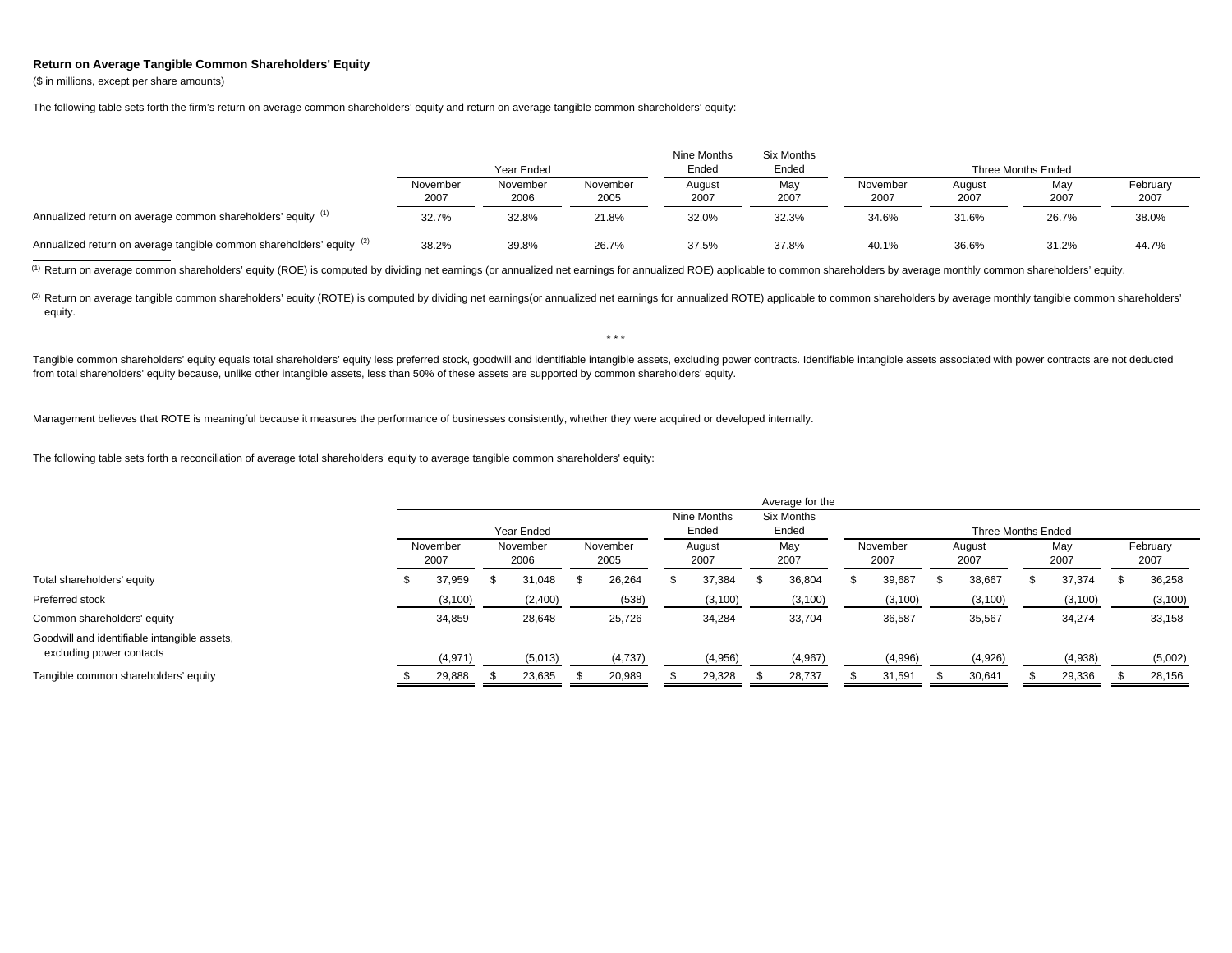## **Adjusted Assets, Tangible Equity Capital, Adjusted Leverage Ratio and Tangible Book Value Per Common Share**

(\$ in millions, except per share amounts)

The following table sets forth information on the firm's assets, shareholders' equity, leverage ratios and book value per common share:

|                                          | As of          |    |               |               |               |             |         |          |               |    |               |  |  |  |
|------------------------------------------|----------------|----|---------------|---------------|---------------|-------------|---------|----------|---------------|----|---------------|--|--|--|
|                                          | November 2007  |    | November 2006 | November 2005 |               | August 2007 |         | May 2007 |               |    | February 2007 |  |  |  |
| Total assets                             | \$<br>,119,796 | \$ | 838,201       | \$            | 706,804       | \$.         | 045,778 | \$       | 943,196       | \$ | 912,495       |  |  |  |
| Adjusted assets <sup>(1)</sup>           | 747,300        |    | 541,033       |               | 466,500       |             | 706,903 |          | 653,861       |    | 606,139       |  |  |  |
| Total shareholders' equity               | 42,800         |    | 35,786        |               | 28,002        |             | 39,118  |          | 38,459        |    | 36,900        |  |  |  |
| Tangible equity capital (2)              | 42,728         |    | 33,517        |               | 26,030        |             | 39,203  |          | 38,540        |    | 34,662        |  |  |  |
| Leverage ratio <sup>(3)</sup>            | $26.2 \times$  |    | $23.4 \times$ |               | $25.2 \times$ |             | 26.7 x  |          | $24.5 \times$ |    | 24.7 x        |  |  |  |
| Adjusted leverage ratio <sup>(4)</sup>   | 17.5 $x$       |    | 16.1 $x$      |               | $17.9 \times$ |             | 18.0x   |          | $17.0 \times$ |    | $17.5 \times$ |  |  |  |
| Common shareholders' equity              | \$<br>39,700   | \$ | 32,686        | \$            | 26,252        | \$          | 36,018  | \$       | 35,359        | \$ | 33,800        |  |  |  |
| Tangible common shareholders' equity (5) | 34,628         |    | 27,667        |               | 21,530        |             | 31,103  |          | 30,440        |    | 28,812        |  |  |  |
| Book value per common share (6)          | \$<br>90.43    | \$ | 72.62         | \$            | 57.02         | \$          | 84.65   | \$       | 81.30         | \$ | 77.12         |  |  |  |
| Tangible book value per common share (1) | 78.88          |    | 61.47         |               | 46.76         |             | 73.10   |          | 69.99         |    | 65.74         |  |  |  |

(1) Adjusted assets excludes (i) low-risk collateralized assets generally associated with the matched book and securities lending businesses (which is calculated by adding securities borrowed and financial instruments purchased under agreements to resell, at fair value, and then subtracting nonderivative short positions), (ii) cash and securities segregated for regulatory and other purposes and (iii) goodwill and identifiable intangible assets, excluding power contracts. Identifiable intangible assets associated with power contracts are not deducted from total assets in order to be consistent with the calculation of tangible equity capital and the adjusted leverage ratio (see footnote 2 below). The following table sets forth a reconciliation of total assets to adjusted assets:

|                             |                                                              | As of |               |    |               |  |               |    |             |    |            |               |            |
|-----------------------------|--------------------------------------------------------------|-------|---------------|----|---------------|--|---------------|----|-------------|----|------------|---------------|------------|
|                             |                                                              |       | November 2007 |    | November 2006 |  | November 2005 |    | August 2007 |    | May 2007   | February 2007 |            |
| Total assets                |                                                              | \$    | 1,119,796     | \$ | 838,201       |  | 706,804       | \$ | 1,045,778   | \$ | 943,196    | \$            | 912,495    |
| Deduct:                     | Securities borrowed<br>Financial instruments purchased under |       | (277, 413)    |    | (219, 342)    |  | (191, 800)    |    | (267, 200)  |    | (243, 835) |               | (241, 270) |
|                             | agreements to resell, at fair value                          |       | (85, 717)     |    | (82, 126)     |  | (83, 619)     |    | (80, 494)   |    | (69, 213)  |               | (81, 886)  |
| Add:                        | Financial instruments sold, but not yet purchased,           |       |               |    |               |  |               |    |             |    |            |               |            |
|                             | at fair value                                                |       | 215,023       |    | 155,805       |  | 149,071       |    | 196,106     |    | 177,202    |               | 166,481    |
| Less derivative liabilities |                                                              |       | (99, 378)     |    | (65, 496)     |  | (57, 829)     |    | (84, 695)   |    | (70, 304)  |               | (66, 409)  |
|                             | Subtotal                                                     |       | 115,645       |    | 90,309        |  | 91,242        |    | 111,411     |    | 106,898    |               | 100,072    |
| Deduct:                     | Cash and securities segregated for regulatory                |       |               |    |               |  |               |    |             |    |            |               |            |
|                             | and other purposes                                           |       | (119, 939)    |    | (80,990)      |  | (51, 405)     |    | (97, 677)   |    | (78, 266)  |               | (78, 284)  |
|                             | Goodwill and identifiable intangible assets,                 |       |               |    |               |  |               |    |             |    |            |               |            |
|                             | excluding power contacts                                     |       | (5,072)       |    | (5,019)       |  | (4, 722)      |    | (4, 915)    |    | (4, 919)   |               | (4,988)    |
| Adjusted assets             |                                                              |       | 747,300       |    | 541,033       |  | 466,500       |    | 706,903     |    | 653,861    |               | 606,139    |